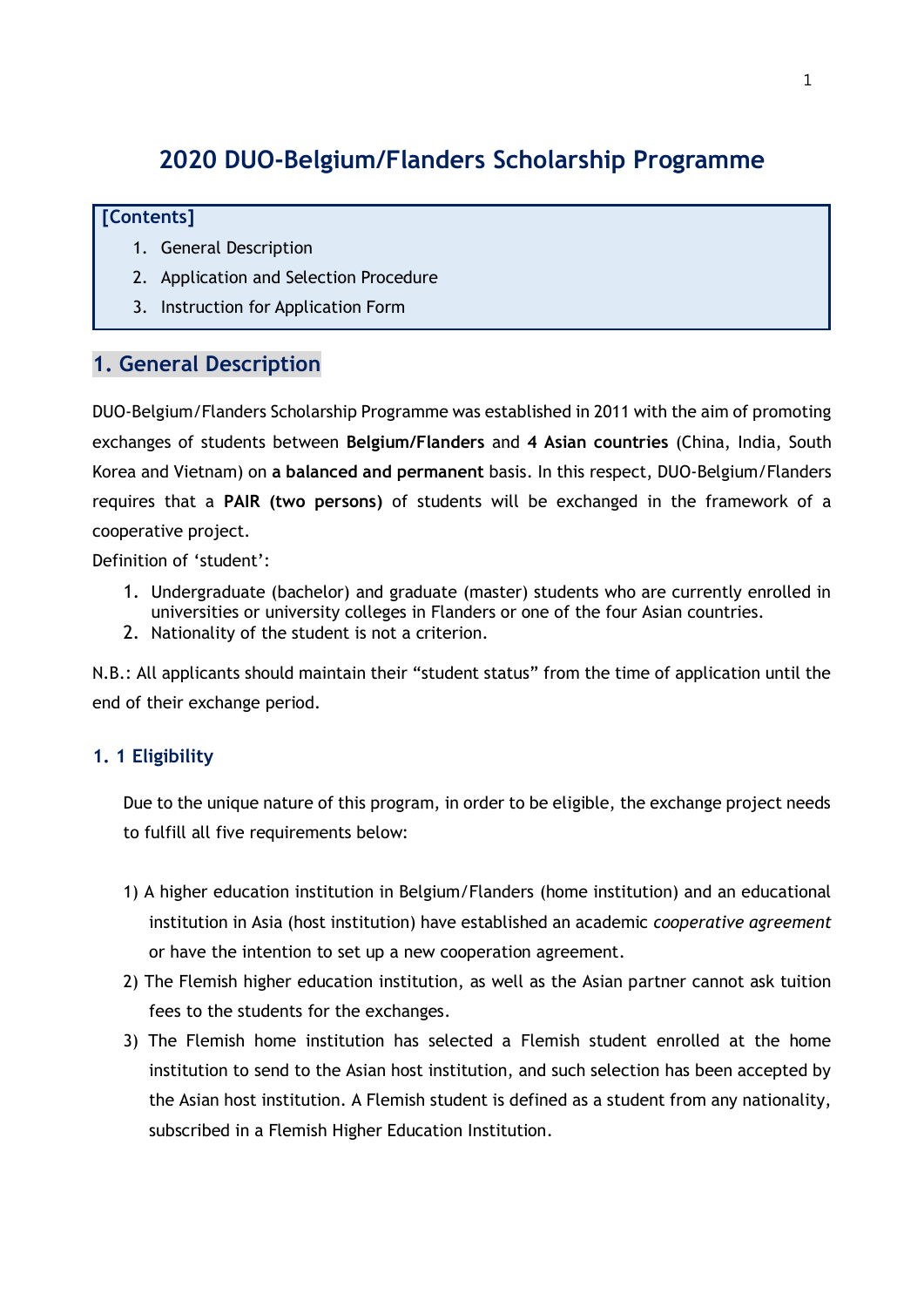- 4) The same Asian host institution has selected an Asian student enrolled at the host institution to send to the Flemish home institution, and such selection has been accepted by the same Flemish home institution.
- 5) If the Flemish student has already started the exchange or the Asian student has already stayed in Belgium/Flanders before the application period for DUO- Belgium/Flanders 2020, the application is not acceptable.

### **1.2. The Duration and the Amount of the DUO-Belgium/Flanders Scholarship**

DUO-Belgium/Flanders 2020 is for exchange projects, which will **start from August 2020** and **end before September 2021** to avoid duplication of implementation period of exchange projects selected by DUO-Belgium/Flanders in the ensuing years. The selection of DUO-Belgium/Flanders 2020 is made **ONLY** once a year. In this respect, those who are planning to exchange in Spring Semester of 2021 (January-August 2021) shall apply for DUO-Belgium/Flanders 2020.

The **amount of the scholarships** is standardized as follows:

- €650/month (with a maximum of €2.600) for Flemish students and €800/month (with a maximum of €3.200) for Asian students
- $\epsilon$ 1.100 for BOTH the Flemish student and the Asian student for the purpose of travel costs
- An extra €200/month (with a maximum of €800) will be awarded to Flemish students that belong to the underrepresented groups in higher education:
	- o Students who are entitled to a Flemish study grant.
	- o Students with a disability, recognized by VAPH.
	- $\circ$  Working students in a work programme. The student must be an employee, or must be looking for a job, and the study programme must be aligned with the work programme proposed by the employment service. Moreover, the student cannot have obtained a Master degree or a second cycle diploma yet.

The data in the database of AHOVOKS will be considered as correct. The date of reference to determine whether a student comes from a low socio-economic background is the deadline of 1 April 2020. If on this date the request of the student is still being processed, the final decision of AHOVOKS will be awaited. As soon as the request is approved, the student will receive the extra €800.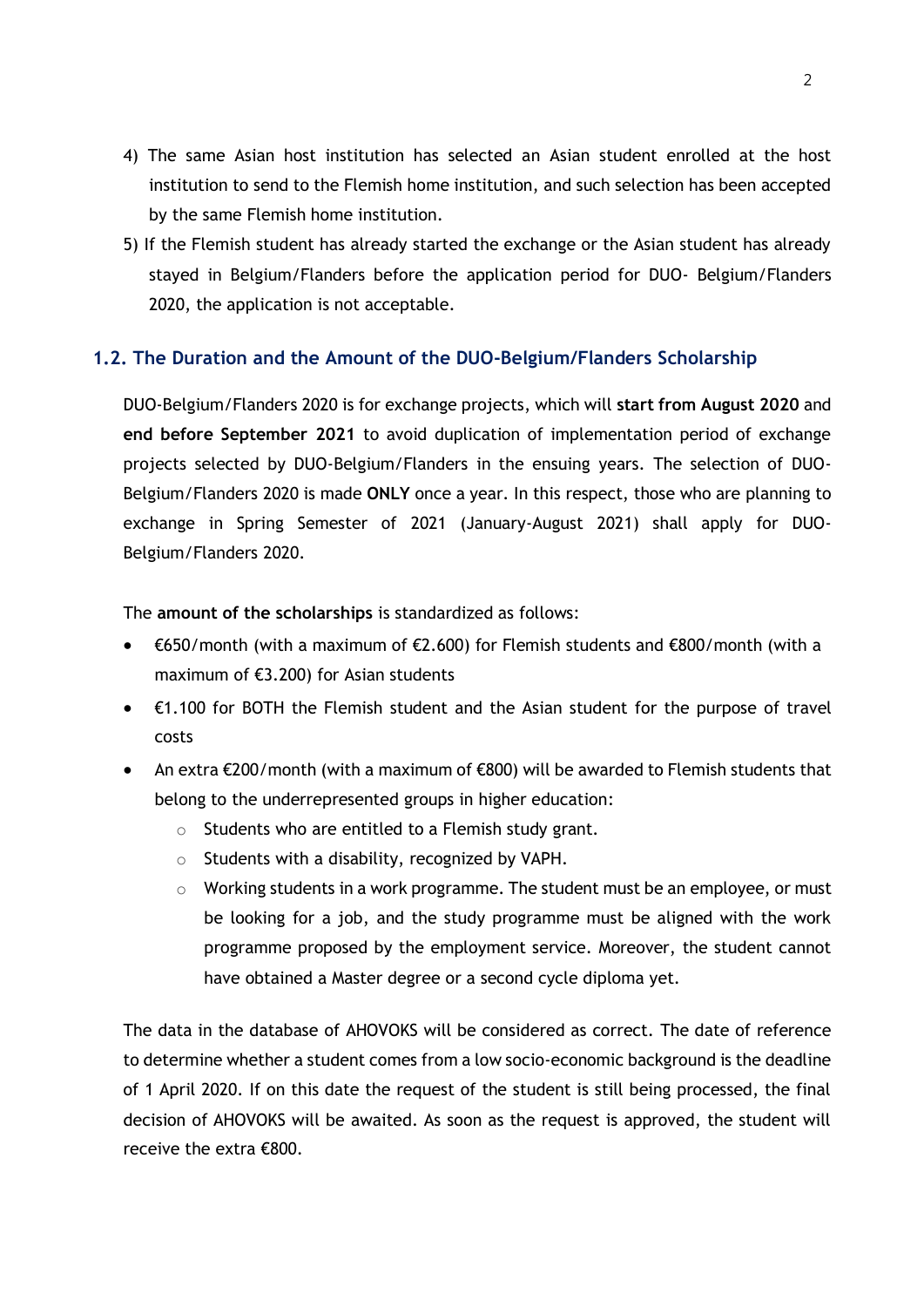The **duration of exchange should** be **at least one semester (= 4 months)**. A semester is defined as the period including the eventual introduction activities, the period of teaching and the period of preparing and doing the examinations.

Exchange of less than one semester is NOT allowed and if the exchange is shorter than 4 months (minimum 116 days) due to unforeseen circumstances, the scholarship will be recalculated to the actual number of months. This may involve a partial reimbursement of the scholarship. If a semester is longer than 4 months in the visiting institution, scholarship will be given for 4 months.

### **2. Application and Selection Procedure**

### **2.1. Who Applies?**

**The higher education institution in Belgium/Flanders applies** on behalf of **both** institutions and persons who are to participate in the exchange. Asian institutions shall cooperate fully with Flemish institutions in supplying precise information of Asian applicants. Individuals wishing to take part in exchanges are advised to contact the relevant offices (e.g. International Relations Offices) of the higher education institution to file an application for this program.

### **2.2. Application Period**

Applications will be accepted from **December 2019** through **6 April 2020 GMT+1** Applications submitted after **6 April 2020 GMT+1** will not be accepted.

### **2.3. Application Material for Submission**

- 1) Filing out an online application form
- 2) A copy of cooperation agreement (or memorandum of understanding for cooperation) between paired institutions or declaration of intention to set up new cooperation agreement, signed by Head of Flemish Higher Education Institution
- 3) A copy of passport of paired applicants
- 4) A copy of transcript of paired applicants
- 5) A motivation letter with a personal and academic motivation (max. 2 pages A4) of each of the paired applicants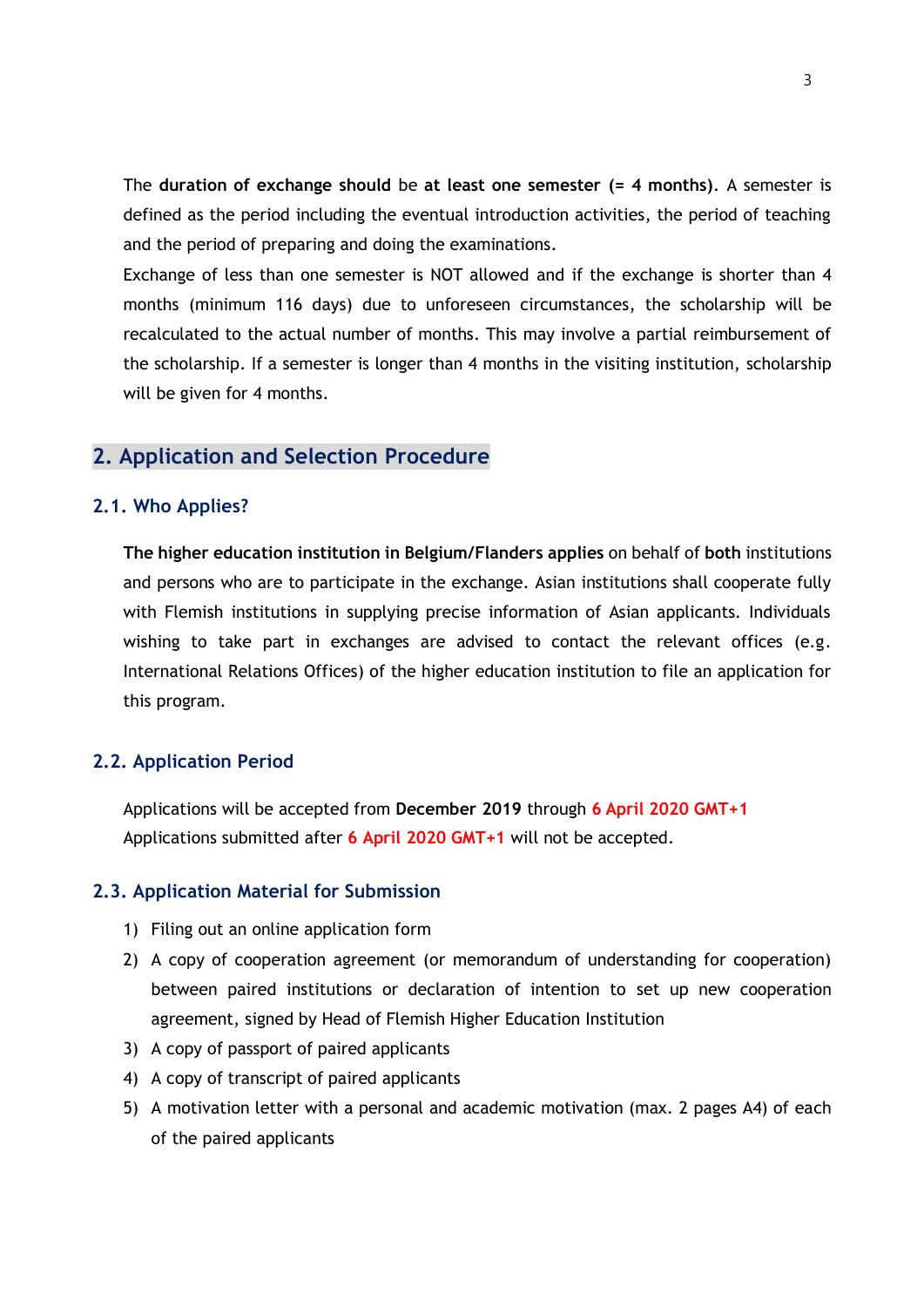6) A recommendation letter of paired applicants (NOT MANDATORY)

### **2.4. Application Submission**

An Online application form for DUO-Belgium/Flanders can be found on the ASEM-DUO website [\(http://www.asemduo.org\)](http://www.asemduo.org/).

- 1) Enter your ID and password on the LOGIN page to fill out an online application.
	- Click JOIN US button to get an ID or if you don't find the name of your institution, please contact the Secretariat at [admin2@asemduo.org](mailto:admin2@asemduo.org) to add your institution to the list.
- 2) Home institution should fill out the whole application including the information of Host Institution. Application From in PDF format can be downloaded from the ASEM-DUO website [\(http://www.asemduo.org\)](http://www.asemduo.org/) at the banner of Forms.
- 3) The rest of the documents (cooperation agreement, passport copy, transcripts, motivation letter and recommendation letters) can be uploaded in the last step of the application process.
- 4) Once completed, please make sure to submit your application by clicking "submit" button. Home Institution should get a confirmation email from the secretariat within 3 days after completion of submission. If you don't get a confirmation email, please contact [admin2@asemduo.org](mailto:admin2@asemduo.org) promptly.

### **2.5. How and When is the Selection Made**

A Flemish Selection Committee, comprising Flemish experts and if possible representatives from Asian countries, will make the selection after the application deadline. The decision will be announced by **6 May 2020**.

The notification will be displayed on website, [www.asemduo.org](http://www.asemduo.org/) and the Secretariat will directly notify Contact Persons/Awardees in writing. Hard copies of notification and Letter of Acceptance (forms are also available at [the](http://www.asemduo.org/) banner of Forms) will be forwarded to both home and host institutions.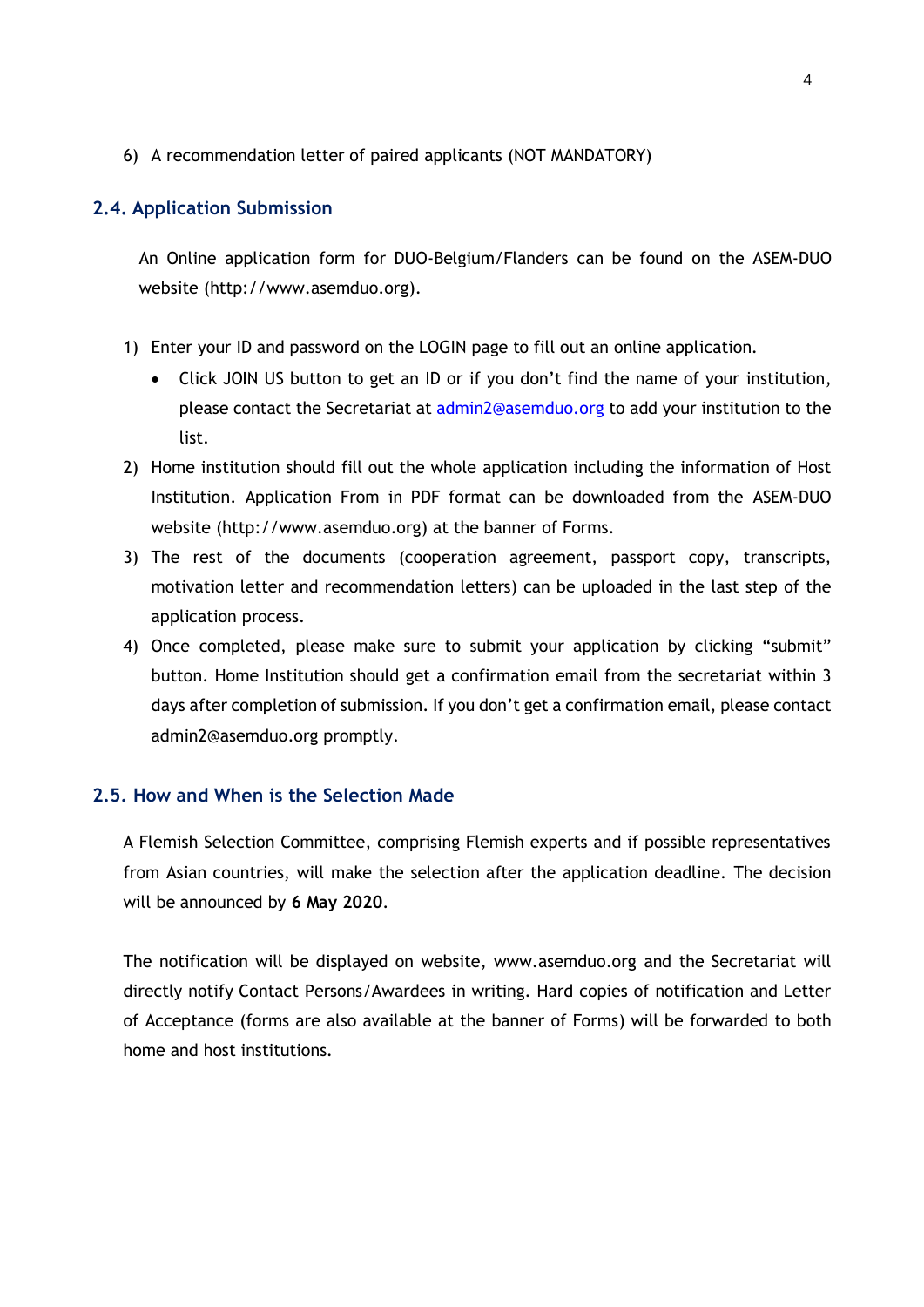

# **2.6. Selection Criteria**

Project proposals for the exchange of students in all disciplines will be accepted. However, priority shall be given to following disciplines:

- STEM (Science, Technology, Engineering, Mathematics)
- Political and social sciences
- Economy
- Communication Sciences

**Very important**: at least 25% of all scholarship will be awarded to students with a low socioeconomic background (only applicable for the Flemish students). For definition see 1.2. If the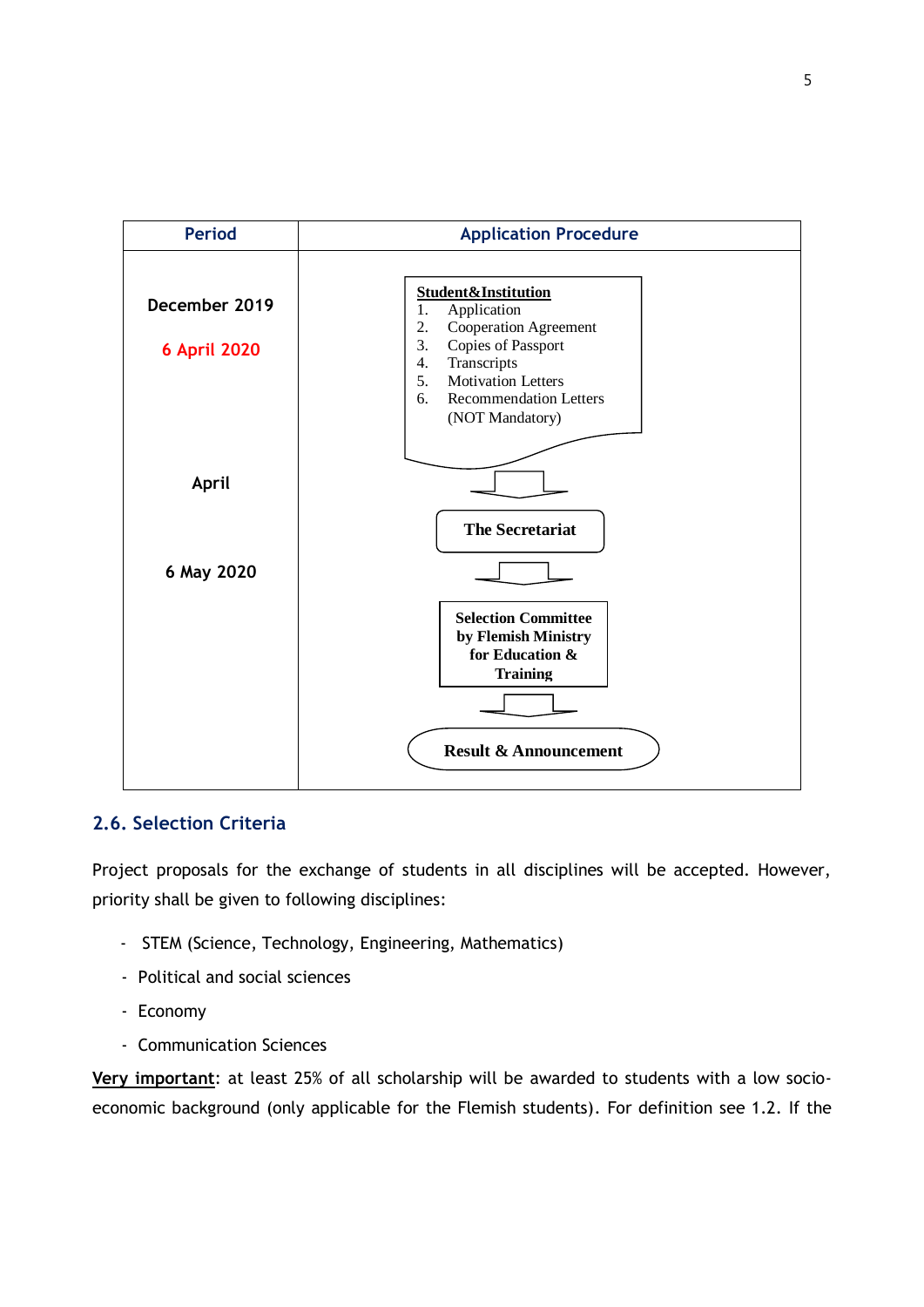proposal includes a student from an underrepresented group, it is important to make this clear in the application form.

The selection will be based on the following criteria:

- priority field of study (5 points);
- the quality of the Learning or Training agreement (10 points);
- institutional criteria for submitting the student (15 points);
- the applicant's study results in the Transcript of records (30 points);
- the quality of the applicant's motivation (30 points);
- the reasons for recommending the applicant in the Recommendation letter (not mandatory (10 points).

# **2.7. Scholarship Grants**

The DUO-Belgium/Flanders Scholarship for the selected exchange projects will be paid directly by the Secretariat to the bank accounts of students who participate in those exchange projects. There are no restrictions in using the scholarship.

Students should not combine this scholarship with other scholarship like e.g. a CSC scholarship.

# **3. Instruction for Application Form**

# **3.1. Language of Application**

You should write your complete application (including documents/annexes) in **English**.

# **3.2. Structure of the Application Form**

### **1) STEP1. Home Institution**

The first box of ID number and Date of submission is for the use of the secretariat only. Please, start from filling out information of Home Institution.

● **CONTACT PERSON** means a regular staff of the Flemish institution who arranges the exchange project and is willing to communicate with the Secretariat in such events as verifying application details, monitoring exchanges and providing further information on the status of the exchange.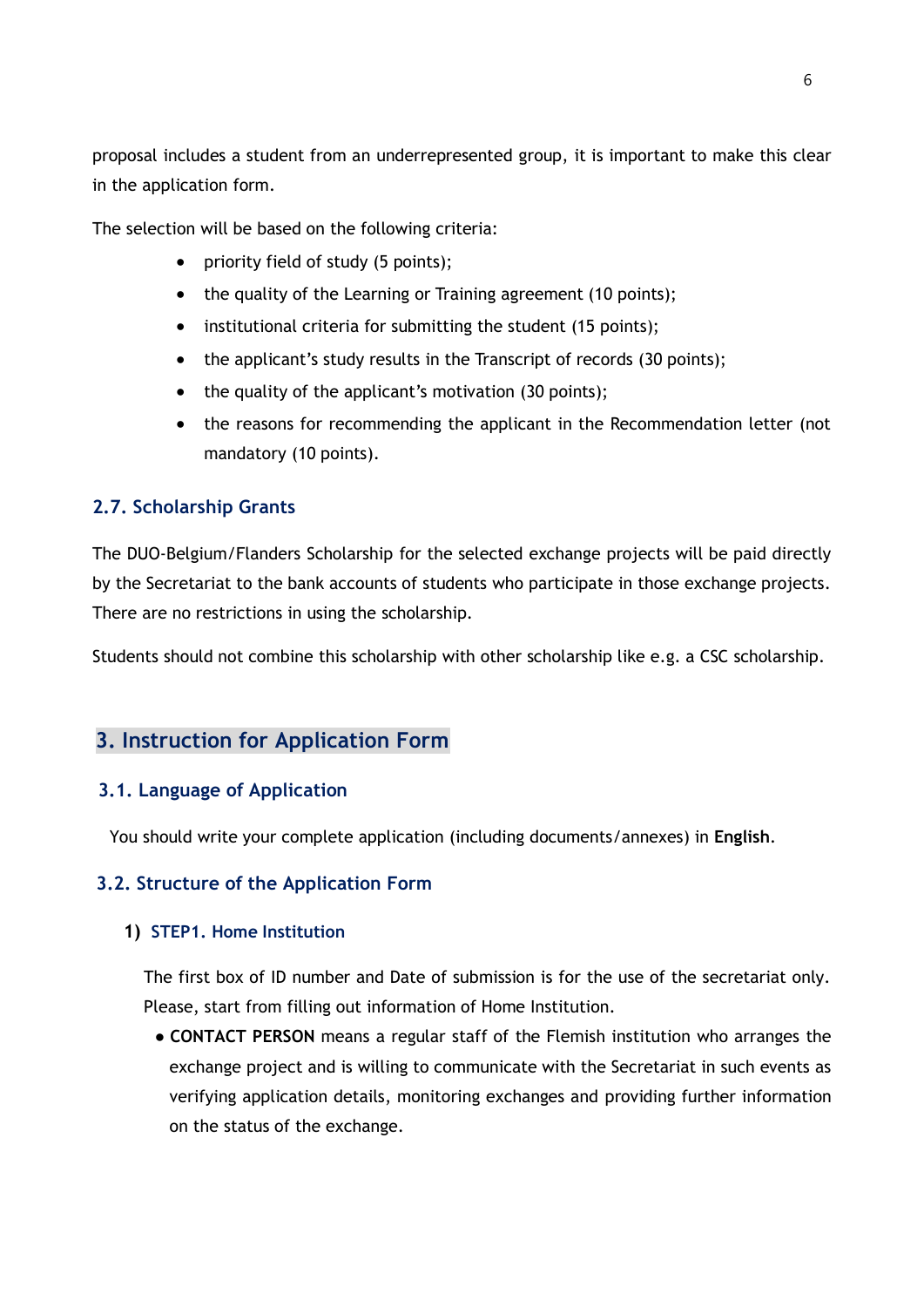- **ASSISTANT PERSON** shall be capable of replacing the CONTACT PERSON in case of emergency. Assistant Person can be a colleague of the Contact Person who knows the process of DUO-Belgium/Flanders.
- **PERSON OF EXCHANGE** shall be any Flemish student who will participate in the exchange.
- In a box for Institutional Criteria for selecting student to be exchanged, describe why you (or your institution) recommend the student.

N.B.: For each pair of an exchange project, the exchange period of the Belgian and Asian students does not necessarily need to coincide, and the field of exchange does not need to be the same.

### **2) STEP 2. Host Institution**

In this page, provide information of the host institution involved in the exchange project. The host institution shall be resided in 4 Asian countries (China, India, Vietnam, and South Korea).

- **CONTACT PERSON** means a regular staff of the Asian institution who arranges the exchange project and is willing to communicate with the Secretariat in such events as verifying application details, monitoring exchange and providing further information on the status of the exchange.
- **ASSISTANT PERSON** shall be capable of replacing the CONTACT PERSON in case of emergency. Assistant Person can be a colleague of the Contact Person who knows the process of DUO-Belgium/Flanders.
- **PERSON OF EXCHANGE** shall be any Asian student who will participate in the exchange.
- In a box for Institutional Criteria for selecting person to be exchanged, describe why you (or your institution) recommend the person of exchange for scholarship in detail.
- **Confirmation on Agreement with Host Institution** (to be signed by CONTACT PERSON at the Flemish Home Institution): since the contact person in the Flemish institution is required to complete the application on behalf of two people who will participate in the exchange between the home and the host institution (Asian institution), he/she should confirm here by checking "YES" that the contact person in the host institution also agrees with this submission of the application.

### **3) STEP 3. Description of the Exchange Program**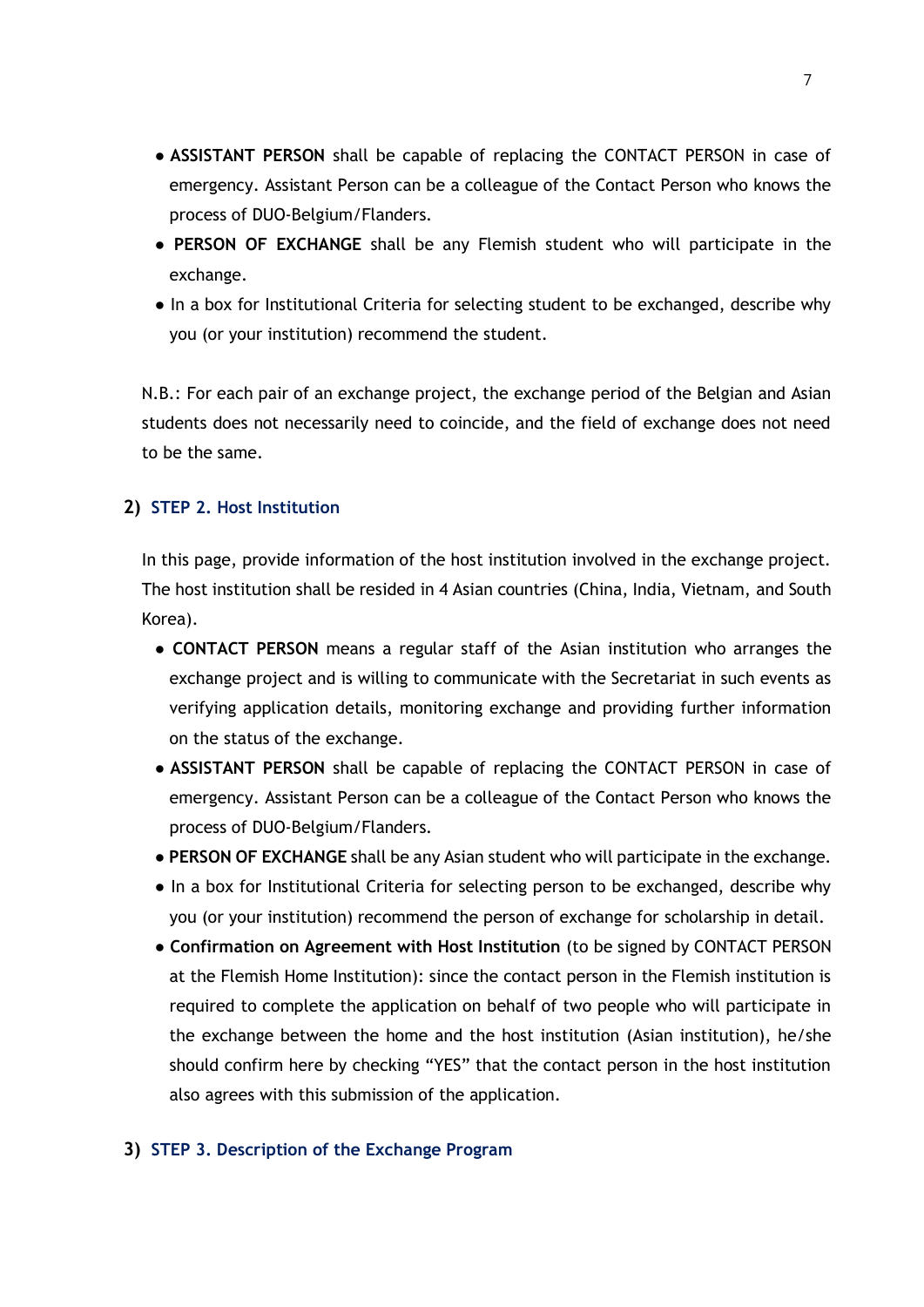In this section, please describe the type, duration and purpose of the exchange as instructed on the form.

- **Type of exchange**: please check appropriate boxes to specify whether the students for exchange are in an undergraduate or in a graduate study.
- **Duration of Exchange**: As stipulated on the DUO-Belgium/Flanders General Description, the duration of DUO-Belgium/Flanders Scholarship is standardized on a semester basis.
- **Purpose of Exchange**: Please, specify what the purpose of the exchange is. Also fill in how many ECTS that will be recognized by home or host institution. As the duration is on semester basis, **a minimum of 25 ECTS** must be taken up at the host institution. If your purpose of exchange is other than Transfer of Credits, such as Research or Lecture, please specify in detail.

### **4) STEP 4. Exchange Details/ Source of Finance**

#### **Exchange Details**

Under this heading, Flemish and Asian students' learning agreement should be listed during their exchanges periods. Details shall be elaborated as they will determine the selection of the application.

For your information, Persons of Exchange need to complete all courses as written on the application. If courses listed on the application differ from the actual courses, Contact Persons or Persons of Exchange are responsible to inform the Secretariat for approval; if this procedure is not taken beforehand, scholarship award to both students is subject to cancellation and consequently refunded. Intensive language courses by students are not honored in this program.

#### **Source of Finance**

If this exchange project has any other source of finance, please specify. Any private loan or family support is not applicable to this category.

#### **5) STEP 5. Certification of Authenticity**

After completing all relevant items in appropriate manner on the entire field of application, please write the date and the names of contact person of the home institution and the President/director/head of international office of the institution in the section of Certification of Authenticity. Submit the form to the Secretariat by clicking "submit"